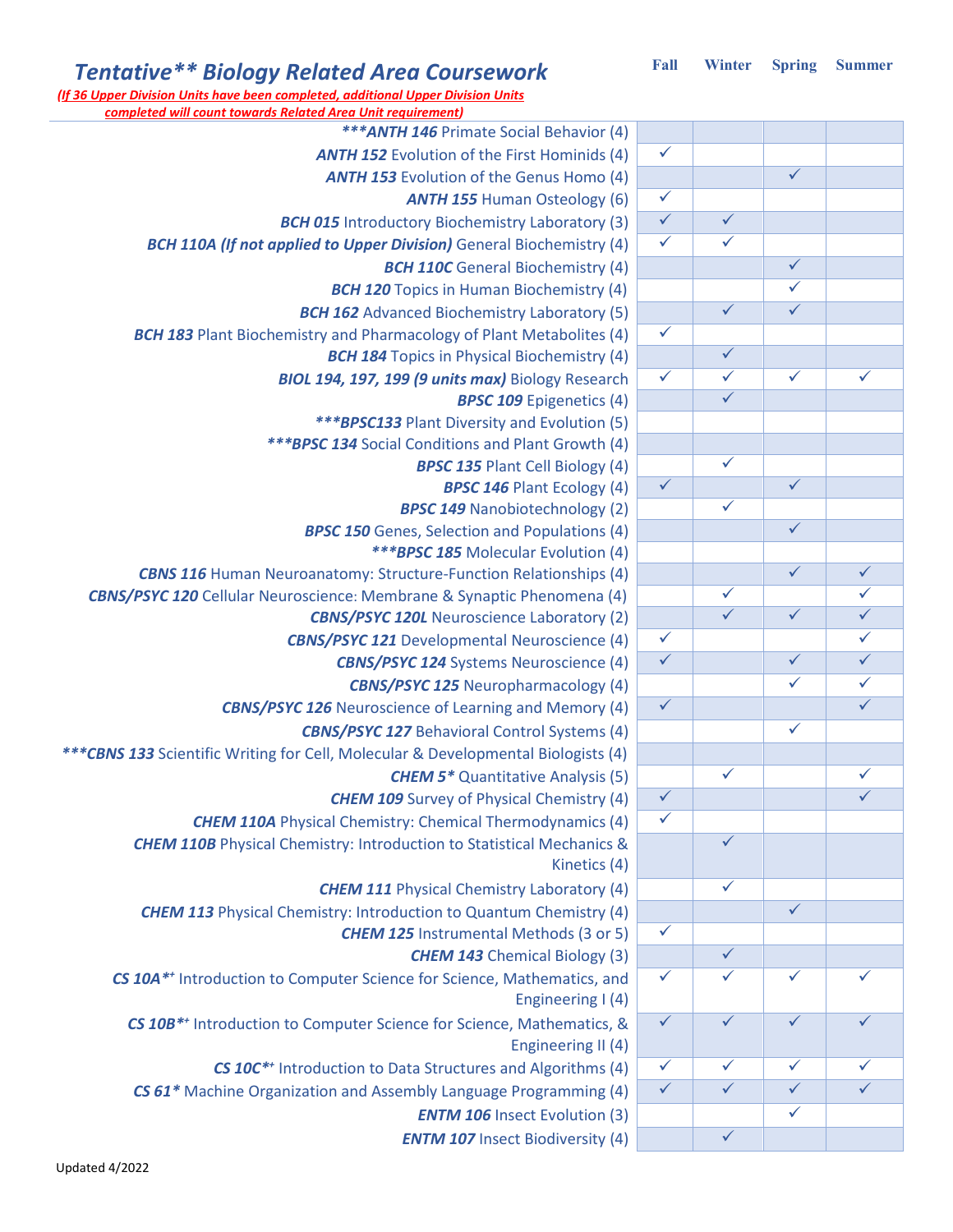| *** <b>ENTM 108</b> Biology of Insects                                                                              |                         |                         |                         |                         |
|---------------------------------------------------------------------------------------------------------------------|-------------------------|-------------------------|-------------------------|-------------------------|
| <b>ENTM 109 Field Entomology (4)</b>                                                                                |                         |                         | $\overline{\checkmark}$ |                         |
| <b>ENTM 114 Aquatic Insects (4)</b>                                                                                 |                         |                         | $\checkmark$            |                         |
| <b>ENTM 126</b> Medical and Veterinary Entomology (4)                                                               |                         | $\overline{\checkmark}$ |                         |                         |
| <b>ENTM 130 Invasion Ecology (4)</b>                                                                                |                         | $\checkmark$            |                         |                         |
| <b>ENTM 133</b> Urban Entomology (4)                                                                                |                         |                         | $\overline{\checkmark}$ |                         |
| <b>ENTM/MCBL 139</b> The Evolution of Conflict and Cooperation: Cheaters and                                        | $\checkmark$            |                         |                         |                         |
| Altruists (4)                                                                                                       |                         |                         |                         |                         |
| <b>ENVE 121 Biological Unit Processes (4)</b>                                                                       |                         |                         | $\checkmark$            |                         |
| <b>ENSC 100</b> Introduction to Soil Science (4)                                                                    | $\checkmark$            |                         |                         |                         |
| <b>ENSC/NEM</b> 120 Soil Ecology (3)                                                                                |                         |                         | $\checkmark$            |                         |
| <b>ENSC/MCBL 133 Environmental Microbiology (4)</b>                                                                 |                         | $\checkmark$            |                         |                         |
| <i>*** ENSC/BPSC 134</i> Soil Conditions and Plant Growth (4)                                                       |                         |                         |                         |                         |
| <b>ENTX 101</b> Fundamental Toxicology (4)                                                                          |                         | $\checkmark$            |                         |                         |
| <b>ENTX 154 Risk Assessment (4)</b>                                                                                 |                         |                         | $\checkmark$            |                         |
| <b>GEO 151 Principles of Paleontology (4)</b>                                                                       | $\checkmark$            |                         |                         |                         |
| *** GEO 160 Global Climate Change (4)                                                                               |                         |                         |                         |                         |
| <b>GEO 167</b> Conservation Biogeography (4)                                                                        | $\checkmark$            |                         |                         |                         |
| <b>GEO 169</b> California Vegetation (4)                                                                            |                         | $\checkmark$            |                         |                         |
| <b>MATH 9C*</b> First-Year Calculus (4)                                                                             | $\checkmark$            | $\overline{\checkmark}$ | $\checkmark$            | $\overline{\checkmark}$ |
| <b>MATH 10A*</b> Calculus of Several Variables (4)                                                                  | $\checkmark$            | $\overline{\checkmark}$ | $\checkmark$            | $\overline{\checkmark}$ |
| <b>MATH 10B*</b> Calculus of Several Variables (4)                                                                  | $\checkmark$            | $\checkmark$            | $\checkmark$            | $\overline{\checkmark}$ |
| <b>MATH 46*</b> Introduction to Ordinary Differential Equations (4)                                                 | $\overline{\checkmark}$ | $\overline{\checkmark}$ | $\checkmark$            | $\overline{\checkmark}$ |
| <b>MATH 149A</b> Probability and Mathematical Statistics (4)                                                        | $\checkmark$            |                         |                         |                         |
| <b>MATH 149B</b> Probability and Mathematical Statistics (4)                                                        |                         | $\checkmark$            |                         |                         |
| <b>MATH 149C</b> Probability and Mathematical Statistics (4)                                                        |                         |                         | $\checkmark$            |                         |
| <b>MCBL 125</b> Experimental Microbiology (4)                                                                       |                         |                         | $\checkmark$            |                         |
| <b>MCBL 126 Microbiomes (3)</b>                                                                                     |                         |                         | $\overline{\checkmark}$ |                         |
| <b>MCBL 128</b> Field Mycology: Ecology, Evolution and Diversity of Fungi (4)                                       |                         | $\checkmark$            |                         |                         |
| <b>MCBL 129 Host Responses to Viral Pathogens (4)</b>                                                               |                         |                         | $\checkmark$            |                         |
|                                                                                                                     |                         | $\overline{\checkmark}$ |                         |                         |
| <b>MCBL/ENSC 133 Environmental Microbiology (4)</b>                                                                 | ✓                       |                         |                         |                         |
| <b>MCBL/ENTM 139</b> The Evolution of Conflict and Cooperation: Cheaters and<br>Altruists (4)                       |                         |                         |                         |                         |
| <b>NEM/ENSC 120 Soil Ecology (3)</b>                                                                                |                         |                         | $\checkmark$            |                         |
| <b>PHYS 117</b> Advanced Mathematical Methods of Physics (4)                                                        | $\checkmark$            |                         |                         |                         |
| <b>PHYS 130A</b> Classical Mechanics (4)                                                                            | $\checkmark$            |                         |                         |                         |
| <b>PHYS 130B</b> Classical Mechanics (4)                                                                            |                         | $\checkmark$            |                         |                         |
|                                                                                                                     |                         |                         | $\checkmark$            |                         |
| <b>PHYS 132 Thermodynamics (5)</b><br><b>PHYS 139L</b> Electronics for Scientists (5)                               | $\checkmark$            |                         | ✓                       |                         |
|                                                                                                                     | $\checkmark$            |                         | $\checkmark$            |                         |
| <b>PHYS 145A Biophysics (4)</b>                                                                                     |                         |                         |                         |                         |
| <b>PHYS 145B</b> Biophysics (4)                                                                                     | $\checkmark$            |                         |                         |                         |
| *** PHYS 145C Biophysics (4)                                                                                        |                         |                         |                         |                         |
| <b>PHYS 163</b> Atomic Physics and Spectroscopy (4)                                                                 |                         |                         | $\checkmark$            |                         |
| *** PHYS 168 Environmental Physics (4)                                                                              |                         |                         |                         |                         |
| <b>PHYS 177</b> Computational Methods for Physical Sciences (4)                                                     |                         |                         | $\checkmark$            |                         |
| <b>PSYC 112 Neural Mechanisms of Animal Behavior (4)</b>                                                            | $\checkmark$            | $\checkmark$            |                         |                         |
| <b>STAT 011<sup>++</sup></b> Introduction to Statistics (if not being used to fulfill the Upper Division Statistics | $\checkmark$            | ✓                       | ✓                       | ✓                       |
| Requirement) (5)                                                                                                    |                         |                         |                         |                         |